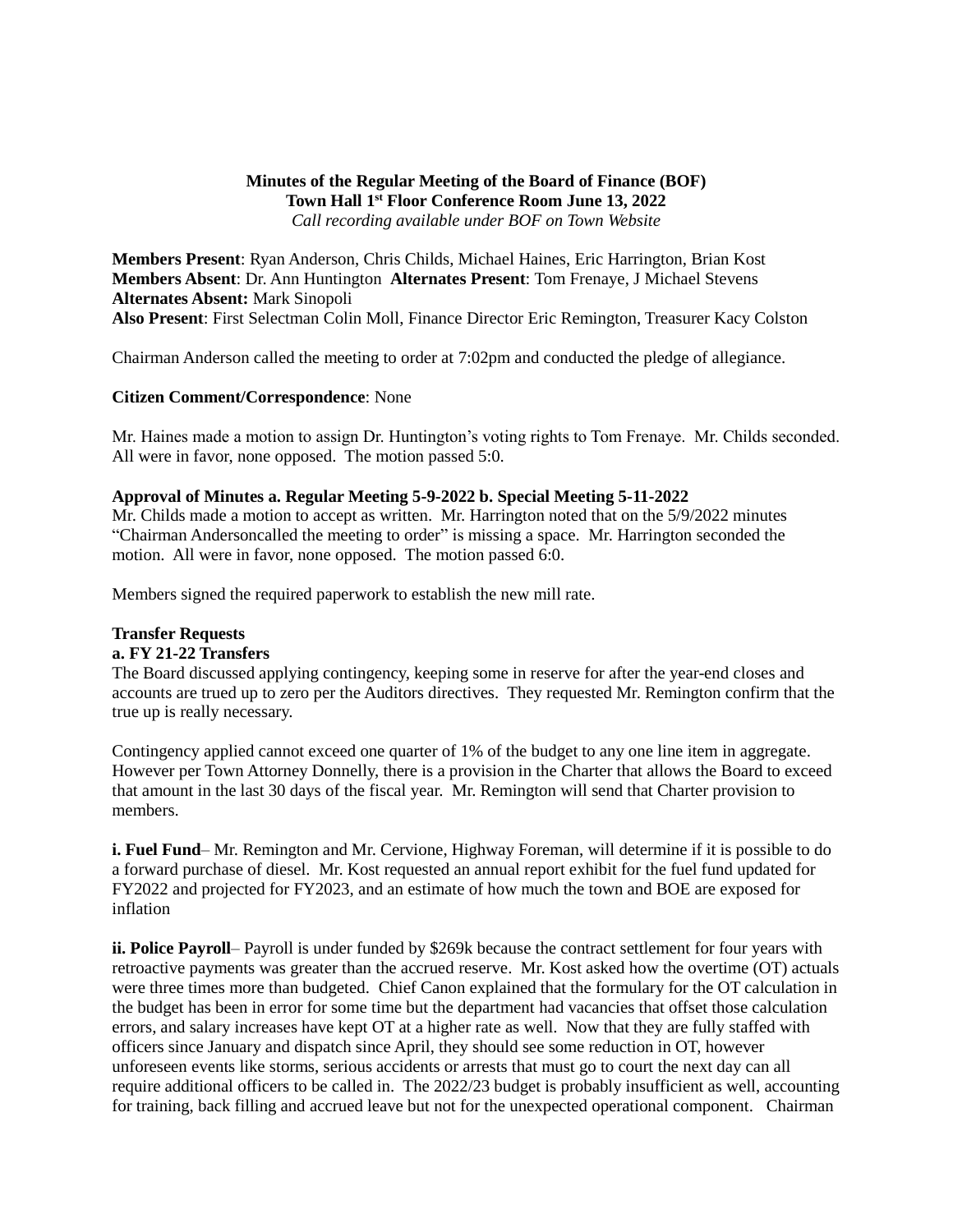Anderson said if they know they are short \$40k next year they need to determine what changes can be made in the Police or Selectman's budget to cover the shortfall vs. using Contingency. Mr. Kost made a motion to transfer \$269,245.88 from Contingency to cover the shortfall in the Police Department payroll. Mr. Harrington seconded the motion. All were in favor, none opposed. The motion passed 6:0.

**iii. Public works**- road work projects had about \$40k-\$45k unforeseen, unscheduled work. Pavement management will go negative if we don't take any action. We can go negative and do less next year or sweep any capital funds remaining post project completion. The new State aid road funds will be received in July. Chairman Anderson said we could let it go negative and if we don't have a special meeting in July we can take it out of sweeps. No action taken.

**iv. Library books**– Because the Library Director position isn't filled, the Library would like to reallocate \$5k to books. No department can reallocate monies to/from payroll to other line items without BOF approval. Mr. Childs made a motion to allow up to \$5k be transferred from payroll to books. Mr. Kost seconded. Chairman Anderson, Mr. Childs, Mr. Kost and Mr. Frenaye were in favor; Mr. Haines and Mr. Harrington were opposed. The motion passed 4:2.

**v. Other** - There is \$20k in favorability in the Selectman's payroll budget from eliminating the communications manager. First Selectman Moll would like to consider using that favorability in addition to proceeds from an auction of their four used cars to get two newer used cars for all the departments to use. This may be considered as part of a year-end transfer to the Capital account following next meeting, but no action was taken at this time.

#### **b. FY 22-23 Transfers**

#### **i. Finance Department payroll**

Chairman Anderson stated that we know the Finance Director position built into the budget is inadequate so we will have to use Contingency at some point, but do not need to take action now.

### **c. FY 21-22 Encumbrances**

**i. Senior Center PO # 71202200-00** – The Senior Center ordered a new bingo machine but the company they ordered from went out of business. Mr. Kost made a motion to allow an encumbrance for \$6500. Mr. Harrington seconded. All were in favor, none opposed. The motion passed 6:0.

**ii. Police ACCE Project** – cruiser upfitting - \$15k. Mr. Harrington made a motion to encumber \$15k for cruiser upfitting. Mr. Childs seconded. All were in favor, none opposed. The motion passed 6:0.

### **Consideration of an authorization for the Chairman to approve transfers during the months of July and August**

Mr. Haines made a motion to authorize Chairman Anderson to approve transfers in July and August. Mr. Childs seconded. All were in favor, none opposed. The motion passed 6:0.

### **Treasurer Update**

Ms. Colston reviewed updates she made to the prior Treasurer's worksheet to better align accounts and add consistency. She is looking into further consolidation and is verifying that Treasurer's Short-Term Investment Fund (STIF) accounts match between spreadsheets and financial reports. She reviewed interest income rates and noted STIF increased returns, therefore will be looking to hold more funds there. Mr. Childs asked her to research the ability to buy US Treasuries, via a ladder acquisition strategy.

### **Finance Director**

### **a. Budget Review**

**Revenue** – Mr. Remington estimates ending the year with revenue \$400k-\$700k higher than budgeted. We received more in pilot and property taxes and the supplemental motor vehicle tax was significantly